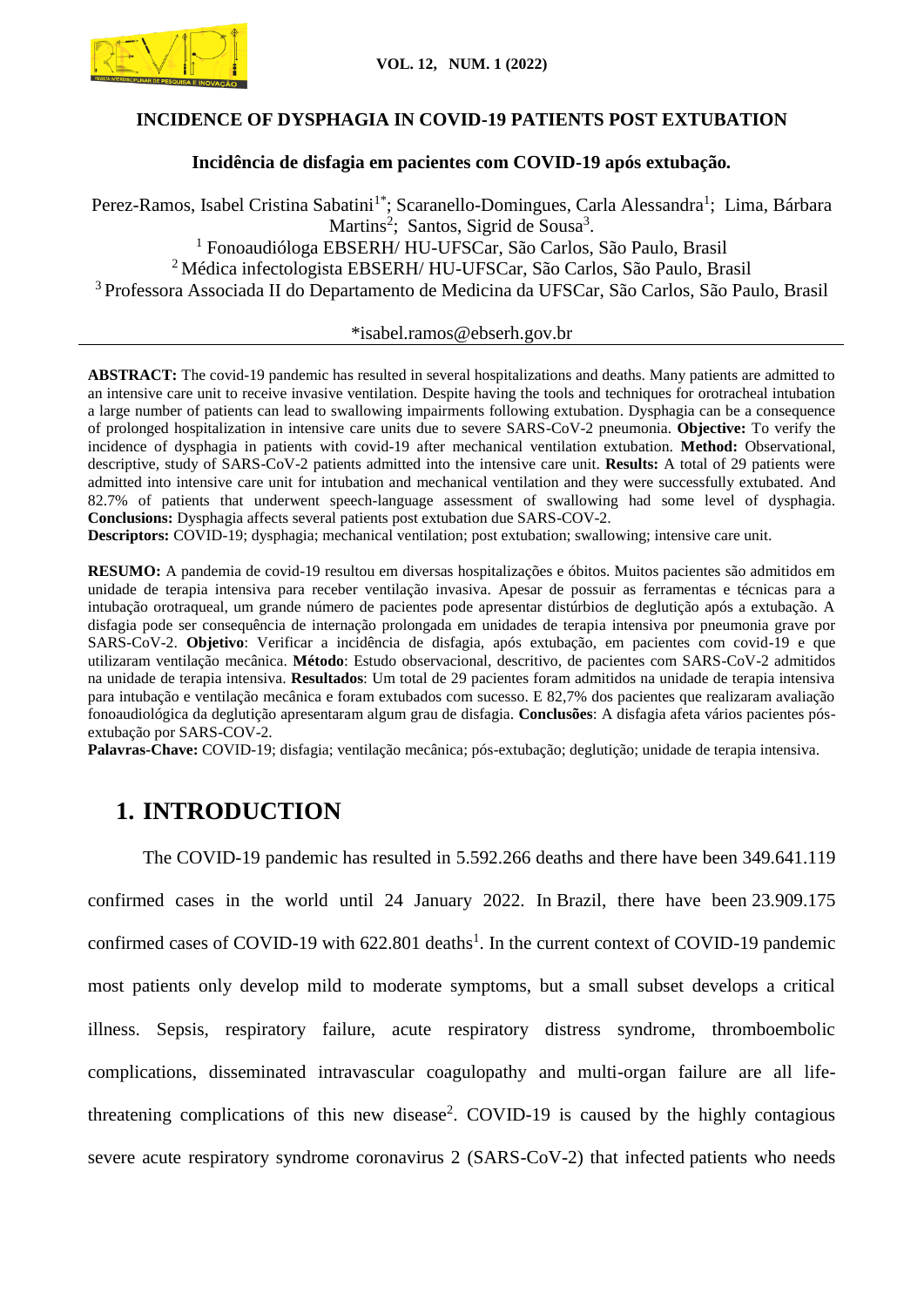hospital care and eventually admitted to an intensive care unit (ICU) to receive invasive ventilation<sup>3</sup>.

Despite having the tools and techniques for tracheal intubation and performing oral intubation with positive pressure mechanical ventilation for a long time, only recently has attention focused on patient issues following extubation, particularly swallowing-related complications.

Oropharyngeal dysphagia in general can be caused by either severe neurological impairment, affecting the central nervous system directly, due to traumatic peripheral nerve damage and impaired function of the neuro-muscular junction, primary neuro-muscular junction abnormalities, or a primary muscular disease; structural damage (e.g., trauma caused by the intubation); medication or toxic/drug side-effects; presbyphagia; or phagophobia<sup>4,5</sup>.

In critically ill patients on the ICU, the etiology of dysphagia post-extubation appears less clear. Dysphagia post-extubation is considered multifactorial with underlying mechanisms unknown, and the presence of an endotracheal tube/prolonged mechanical ventilation is considered a key risk factor for dysphagia.

Forms of invasive mechanical ventilation, such as prolonged orotracheal intubation, can lead to laryngeal injury and/or dysphagia immediately following extubation in prevalence of 83% to 94% of cases. Prolonged intubation also leads to oral and pharyngeal swallowing impairments including the presence of laryngeal penetration and/or aspiration, contributing to adverse outcomes including pneumonia<sup>4-6</sup>. Although a majority of such injuries are trivial and self-limiting, moderate to severe injuries occurs in an estimated  $13-31\%$  of patients<sup>6</sup>.

Although the work of Speech-language pathology (SLP) has long been established in critical care for long time, it was only on April 2020, that the World Health Organization recognized the role of SLP in the treatment of patients with COVID-19 and emphasized that all members of the multidisciplinary team are extremely important for the rehabilitation of patients with the goal to return to their previous level of function and with an ability to be independent again<sup>8</sup>.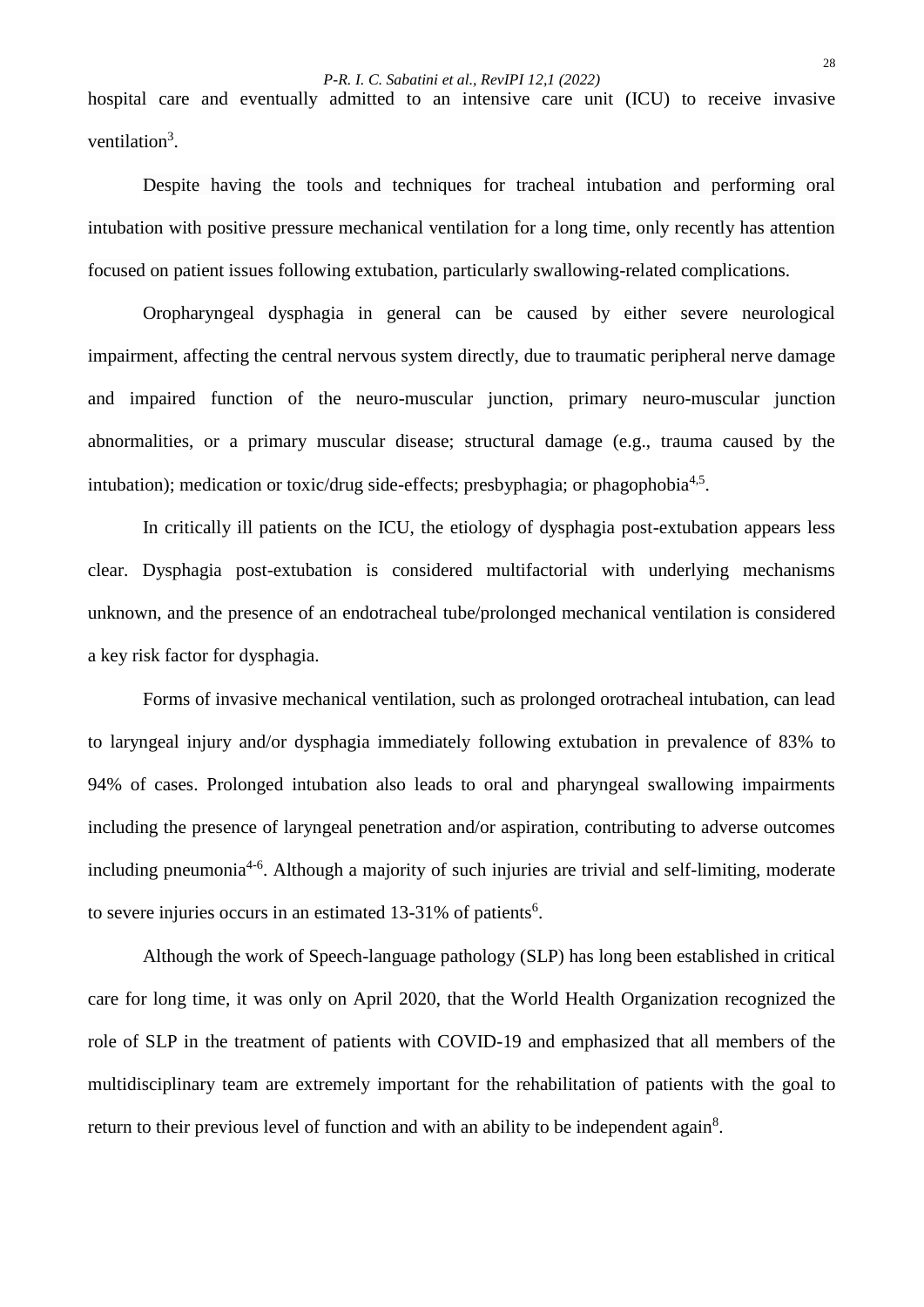*P-R. I. C. Sabatini et al., RevIPI 12,1 (2022)*

International groups have provided extensive guidance on the risk level of procedures related to the management of dysphagia in patients with COVID-19. Clinical evaluation is the most frequently recommended method of swallowing assessment for patients with COVID-19<sup>9</sup>.

## **2. METHOD**

Descriptive longitudinal study of the patients admitted to the intensive care unit of the university hospital of Federal University of São Carlos (*UFSCar*) with severe acute respiratory syndrome (SARS) caused by coronavirus-19 between May and November 2020. We enrolled participants who were older than 18 years of age, were diagnosed with SARS, have at least one positive RT-PCR for SARS-CoV-2 in nasopharyngeal/ oropharyngeal swab, and were weaned from mechanical ventilation (figure 1). This study was approved by the Human Research Ethics Committee (HREC) of the *UFSCar* (CAAE: 34344520.8.0000.5504).



Figure 1: Patients included in the study

All patients were evaluated using a standardized questionnaire with demographic, epidemiological, clinical, virological, laboratory and imaging data. Clinical data included tracheostomy, worse pO2 / FiO2, higher positive end-expiratory pressure (PEEP) and time on invasive mechanical ventilation.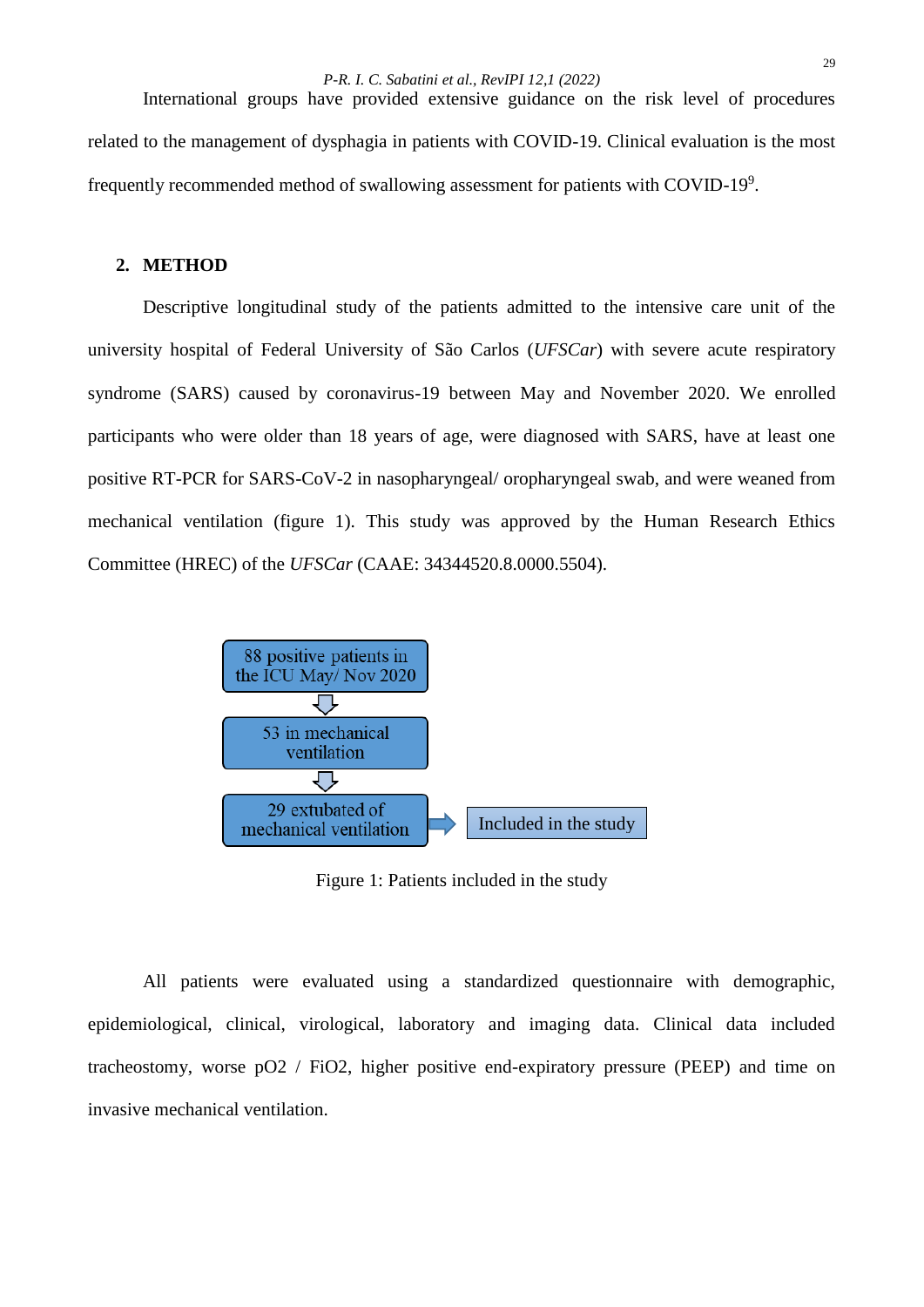The speech-language assessment of swallowing was performed following the institution's protocol. The initiation of an oral diet was post-extubation of the patient. The Functional Oral Intake Scale (FOIS) scale<sup>10</sup> was used to score oral intake based on food consistencies that were safe for the patient.

### **3. RESULTS**

Over a six months period 29 patients were discharged from our institution following emergency ICU admission for intubation and mechanical ventilation with the primary diagnosis of COVID–19 and they were successfully extubated. Others patients did not meet the inclusion criteria and were excluded from data analysis.

The average age of the patients was  $58.6 \pm 11$  years old. Twenty patients (69%) were male. The average number of days that patients remained on mechanical ventilation was 14.4 days  $(\pm 10)$ days).

Among the study subjects, 86.2% of the patients underwent speech-language assessment of swallowing.

The 82.7% of patients that had some level of dysphagia, and 91.7% of those with dysphagia received this diagnosis after a speech-language assessment of swallowing. Only 17.2% of patients did not present signs of dysphagia according figure 2.



Figure 2: Extubated patients' tree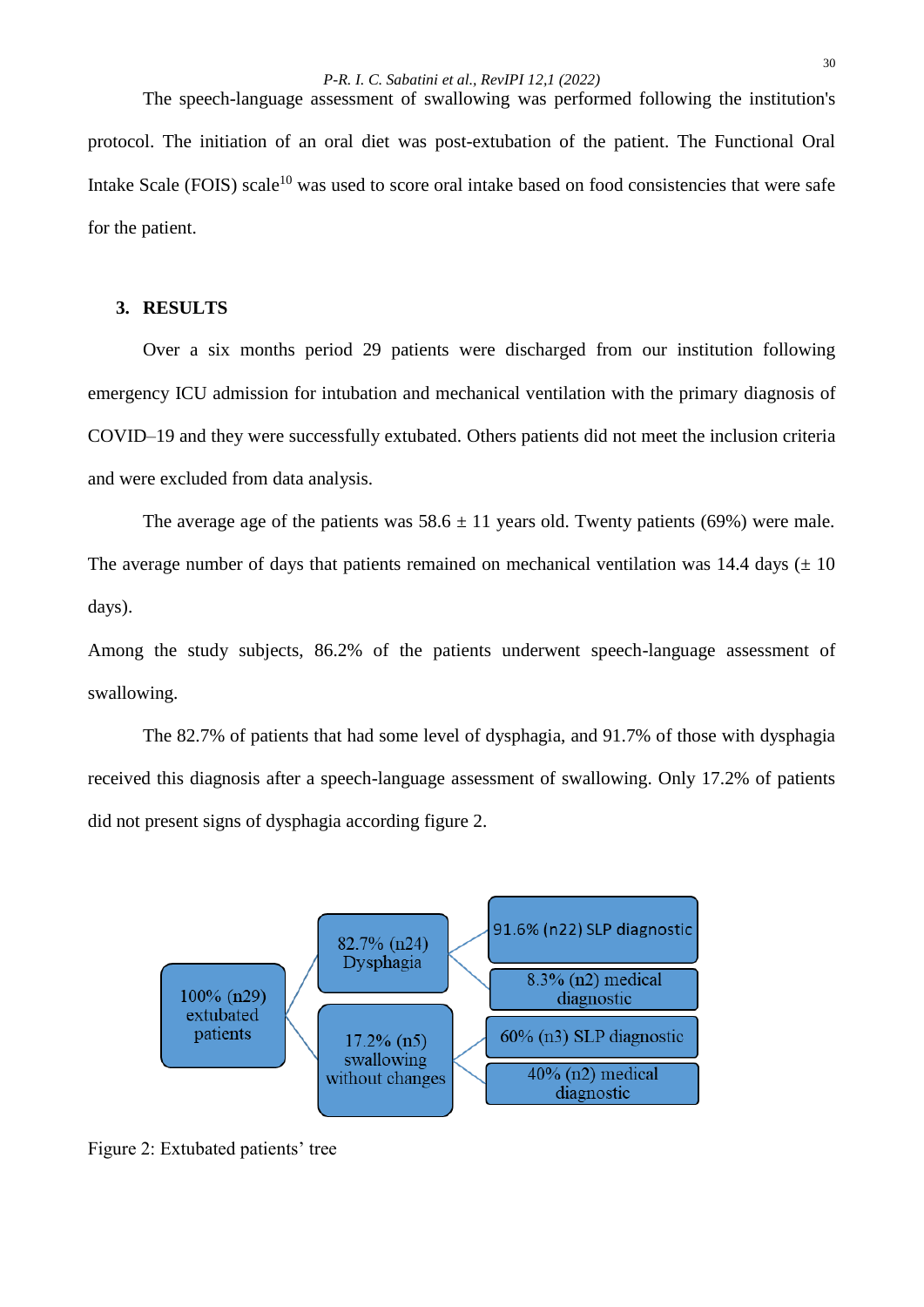The patients who did not undergo a speech-language assessment of swallowing were due to the lack of clinical conditions for oral nutrition and the absence of dysphagia judged by the medical team.

The oral diet was released to 93.1% of patients. The average number for introducing oral nutrition after extubation was 2.7 days.

The 68.9% of patients required modifications in diet consistency to evolve with safe swallowing. The FOIS scale presented by patients at the end of the speech therapy follow-up in the ICU was 51.7% in level 5 (total oral diet with multiple consistencies, but requiring special preparation or compensations); 24.1% in level 6 (total oral diet with multiple consistencies without special preparation, but with specific food limitations); 13.8% in level 4 (total oral diet of a single consistency - thickened liquids); 6.9% in level 3 (tube dependent with consistent oral intake of food or liquid); and 3.5% in level 1 (nothing by mouth).

#### **4. DISCUSSION**

Based on the findings, dysphagia post extubation was presented as a reality. Post extubation dysphagia has been associated with poor patient outcomes, including increased risk of reintubation, development of pneumonia, prolonged hospital admissions, discharge to a nursing home, increased risk of death, need for surgically placed feeding tubes, malnutrition and dehydration $11$ . Therefore, it is importance that clinicians be aware of ways to identify dysphagia and speech therapy is essential to assess, manage and treat these cases.

A study provides data on the frequency and clinical factors associated to post extubation dysphagia in critically ill patients due to SARS-COV-2 pneumonia who were admitted to the ICU during the first pandemic outbreak. Almost one-third of SARS-COV-2 individuals requiring intubation and mechanical ventilation developed post extubation dysphagia and were at risk of pulmonary aspiration<sup>12</sup>.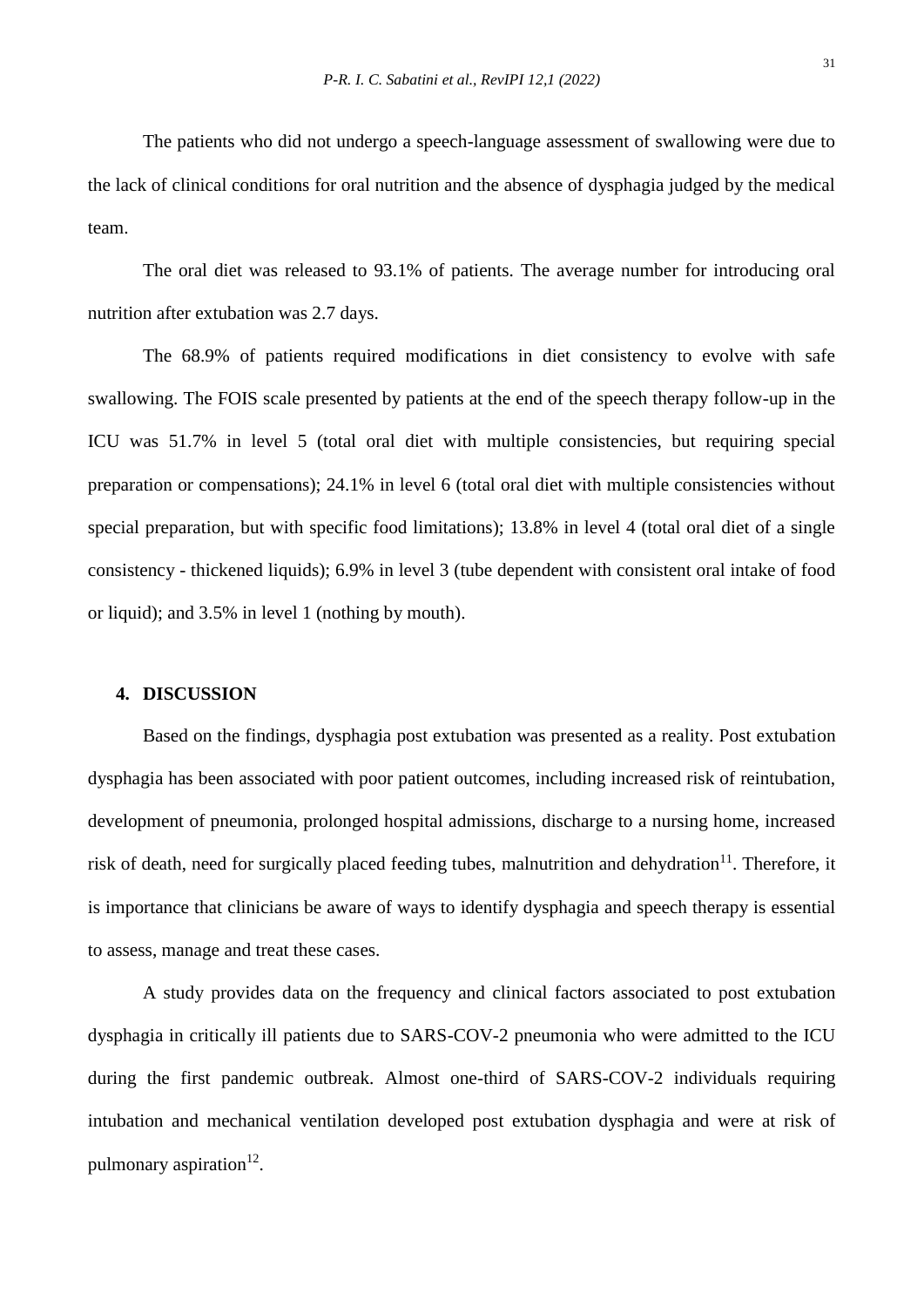#### *P-R. I. C. Sabatini et al., RevIPI 12,1 (2022)*

The average days of positive covid-19 patients on mechanical ventilation is in agreement with other studies. Our patients remained on mechanical ventilation was 14.4 days. A study reported a period of intubation duration of 12 days  $(8-18)^{13}$ . In the same study the authors also identified swallowing difficulties in patients with COVID-19 after intubation. The study indicated that 43% of subjects had some swallowing impairment, dysphagia was reported in 31% of cases<sup>13</sup>.

Standardized rating scales that indirectly measure swallowing, such as diet scales and patient-reported quality of life scales, may provide a more robust measurement of function problems. For example, scales such as the Functional Oral Intake Scale –  $FOIS<sup>10</sup>$  is recommended tools to guide therapeutic planning<sup>9</sup>.

Treatments for post-extubation dysphagia were usually focused on dietary texture modifications<sup>14</sup>. All of our patients required changes in the consistency of the diet or restriction of some food consistency. This management was important to define safe oral nutrition without risks for the evolution of patient recovery. The speech-language therapy intervention in the ICU also is important, and a study describe the functional progress of patients' swallowing for safe return to oral feeding indicate that there was a significant recovery of the functional swallowing patterns pre and post swallowing intervention<sup>15</sup>.

The timing of the swallow assessment after patient extubation varies in studies and there is no consensus on screening. Screening takes place 1 to 5 days after extubation. Patients may start with an oral intake of consistency that is safe to swallow, but screening 24 hours after extubation allows for a faster return to a less restricted diet<sup>16</sup>. A study finded that ICU patients who have been intubated for >24 hrs demonstrate severe but transient dysfunction of the swallowing reflex after extubation<sup>17</sup>. Our patients had an oral nutrition an average 2.7 days post extubation with 75.8% in level 5 and 6 of score FOIS scale (few requiring special preparation/ compensations and with specific food limitations).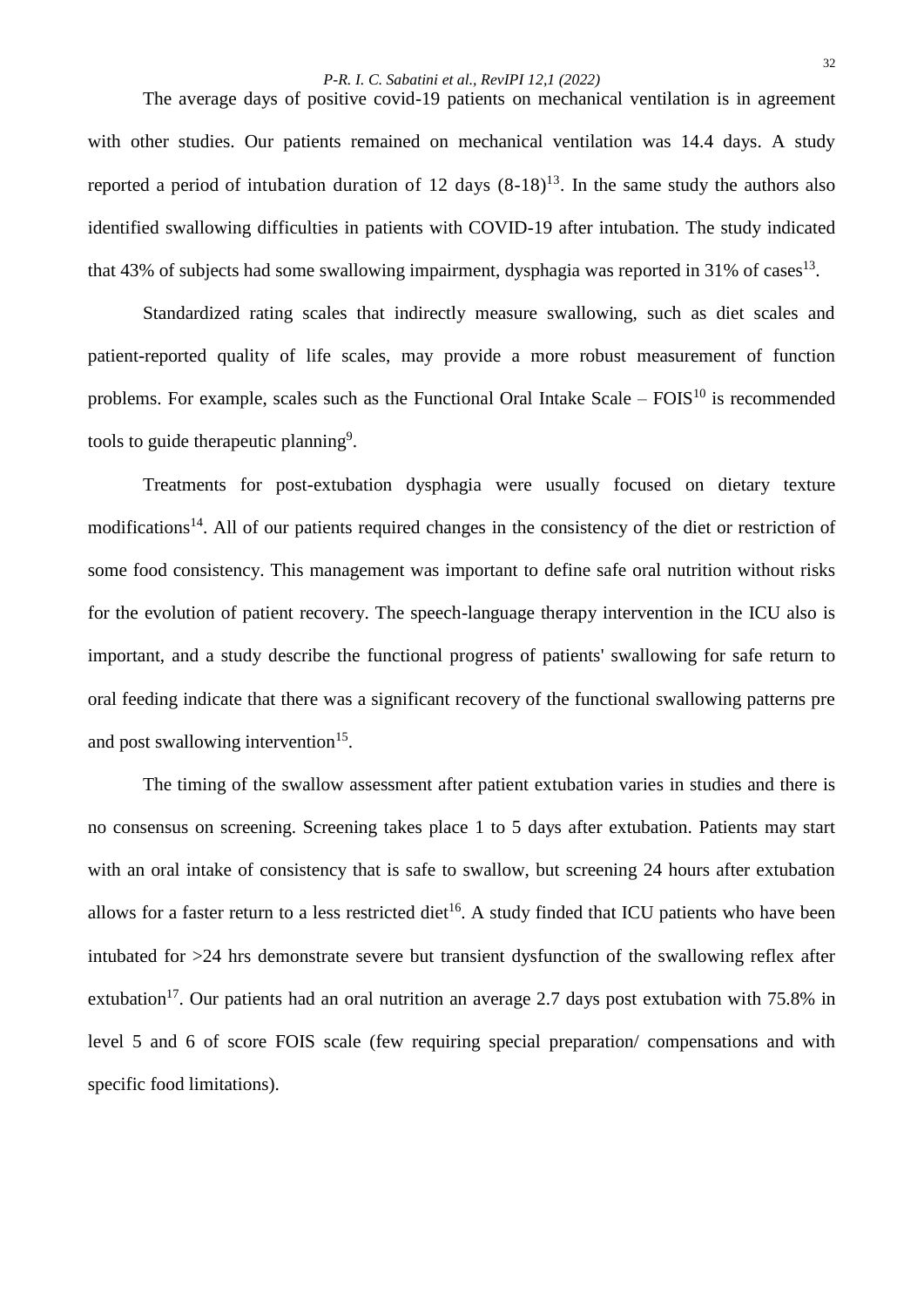#### **5. CONCLUSION**

Dysphagia may be associated with increased length of hospital stay. Early screening and evaluation of swallowing function may reduce these risks in ICU patients post extubation. To perform early screening and evaluation multidisciplinary management is important trained clinicians, nurses<sup>18</sup> and physiotherapists to prevent aspiration problems due to dysphagia.

# **6. REFERENCES**

- 1. World Health Organization. WHO COVID-19 Dashboard [Internet]. World Health Organisation. World Health Organization; 2021. [cited 2022 Jan 24] Available from: https://covid19.who.int.
- 2. Sepulchre E, Pittie G, Stojkovic V, Haesbroek G, Crama Y, Schyns M, et al. Covid-19: contribution of clinical characteristics and laboratory features for early detection of patients with high risk of severe evolution. Acta Clin Belg. 2020 Sep 16:1-7.
- 3. Botta M, Tsonas AM, Pillay J, Boers LS, Algera AG, Bos LDJ, et al. Ventilation management and clinical outcomes in invasively ventilated patients with COVID-19 (PRoVENT-COVID): a national, multicentre, observational cohort study. Lancet Respir Med. 2021 Feb;9(2):139-148.
- 4. Reiter R, Brosch S. Update oropharyngeal dysphagia part 2: etiology and therapy. Laryngorhinootologie. 2012;91(5):291–9.
- 5. Brodsky MB, Levy MJ, Jedlanek E, Pandian V, Blackford B, Price C, et al. Laryngeal Injury and Upper Airway Symptoms After Oral Endotracheal Intubation With Mechanical Ventilation During Critical Care: A Systematic Review. Crit Care Med. 2018;46(12):2010- 17.
- 6. Schefold JC, Berger D, Zürcher P, Lensch M, Perren A, Jakob SM, et al. Dysphagia in Mechanically Ventilated ICU Patients (DYnAMICS): A Prospective Observational Trial. Crit Care Med. 2017;45(12):2061-69.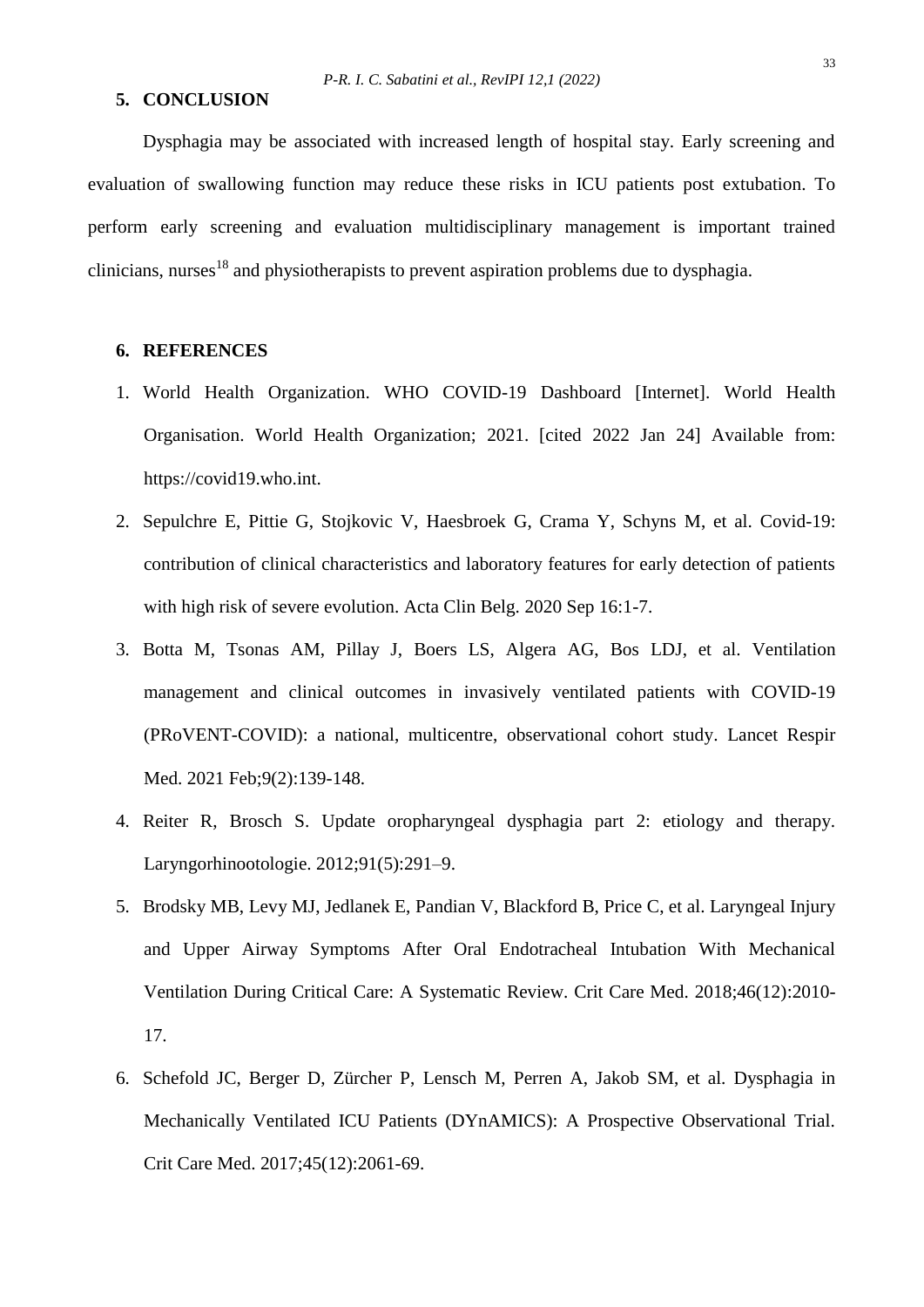*P-R. I. C. Sabatini et al., RevIPI 12,1 (2022)*

- 7. Zuercher P, Moret CS, Dziewas R, Schefold JC. Dysphagia in the intensive care unit: epidemiology, mechanisms, and clinical management. Crit Care 2019; 103 (23).
- 8. World Health Organization/Europe. COVID-19 exposes the critical importance of patient rehabilitation [Internet]. www.euro.who.int. [cited 2021 Dec 20] Available from: https://www.euro.who.int/en/health-topics/health-emergencies/coronavirus-covid-19/news/news/2020/4/covid-19-exposes-the-critical-importance-of-patient-rehabilitation.
- 9. Vergara J, Skoretz SA, Brodsky MB, Miles A, Langmore SE, Wallace S, et al. Assessment, Diagnosis, and Treatment of Dysphagia in Patients Infected With SARS-CoV-2: A Review of the Literature and International Guidelines. Am J Speech Lang Pathol. 2020 Nov 12;29(4):2242-53.
- 10. Crary MA, Mann GD, Groher ME. Initial psychometric assessment of a functional oral intake scale for dysphagia in stroke patients. Arch Phys Med Rehab. 2005 Aug; 86(8):1516- 20.
- 11. Dobak S, Kelly D. Tough Pill to Swallow: Postextubation Dysphagia and Nutrition Impact in the Intensive Care Unit. Nutr Clin Pract, 2021; 36(1):80-87.
- 12. Laguna LB, Marcos-Neira P, Zurbano IML, Marco EM, Guisasola CP, Soria CDV, et al. Dysphagia and mechanical ventilation in SARS-COV-2 pneumonia: It's real. Clinical Nutrition, 2021; (21):527-6.
- 13. Miller B, Tornari C, Miu K, Slack A, Murphy P, Ahmed I, et al. Airway, voice and swallow outcomes following endotracheal intubation and mechanical ventilation for COVID-19 pneumonitis: preliminary results of a prospective cohort study. Research Square, 2020.
- 14. Macht M, Wimbish T, Clark BJ, Benson AB, Burnham EL, Williams A, et al. Diagnosis and treatment of post-extubation dysphagia: Results from a national survey. Journal of Critical Care, 2012; 27(6):578-86.